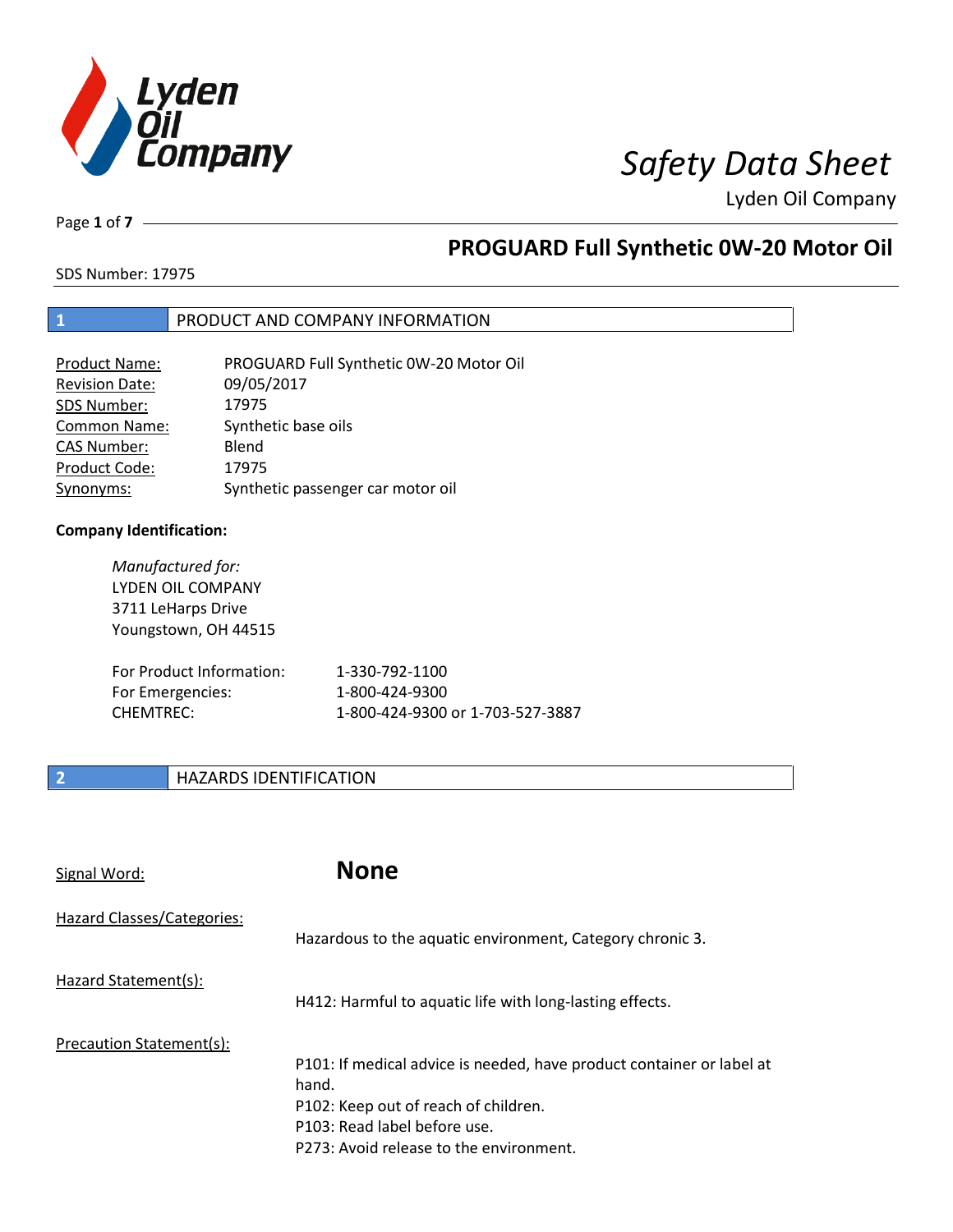

Lyden Oil Company

Page **2** of **7**

### **PROGUARD Full Synthetic 0W-20 Motor Oil**

SDS Number: 17975

Other Hazard Statement(s):

Repeated exposure may cause skin dryness or cracking.

|  | COMPOSITION / INFORMATION ON INGREDIENTS |
|--|------------------------------------------|
|--|------------------------------------------|

Ingredients:

*Mixture of the substances listed below with nonhazardous additions.* 

| <b>Chemical Name</b>      | <b>CAS Number</b> | Percentage |
|---------------------------|-------------------|------------|
| Synthetic base oils       | N/A               | 80-90      |
| Additives                 | N/A               | < 15       |
| Zinc Alkyldithiophosphate | 68649-42-3        | <5         |

*\*Any concentration shown as a range is to protect confidentiality or is due to batch variation.*

| חחוו'<br>$F: R \rightarrow R$<br>AID MEASUNES<br>ו כחו־ |
|---------------------------------------------------------|
|                                                         |

#### Description of First Aid Measures:

| Inhalation:   |                                                                                                                   |
|---------------|-------------------------------------------------------------------------------------------------------------------|
|               | If symptoms develop, move victim to fresh air. If symptoms persist,<br>obtain medical attention.                  |
| Skin Contact: |                                                                                                                   |
|               | Wash with soap and water. Remove contaminated clothing and wash<br>before reuse. Get medical attention if needed. |
| Eye Contact:  |                                                                                                                   |
|               | Rinse opened eye for several minutes under running water. If<br>symptoms persist, consult medical attention.      |
| Ingestion:    |                                                                                                                   |
|               | Rinse mouth with water. If symptoms develop, obtain medical<br>attention.                                         |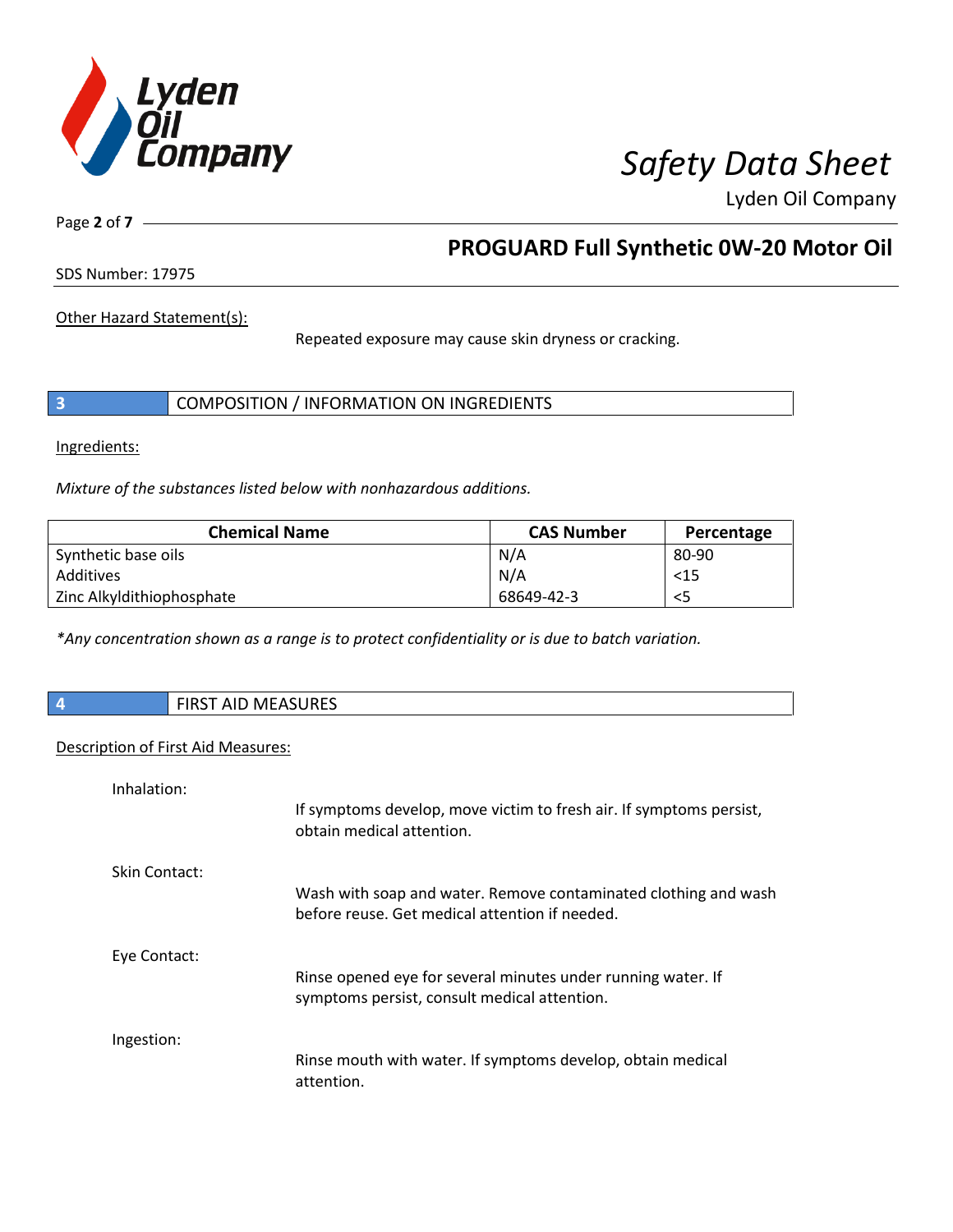

Page **3** of **7**

## *Safety Data Sheet*

Lyden Oil Company

|                                               | <b>PROGUARD Full Synthetic 0W-20 Motor Oil</b>                                                                                                                                                    |
|-----------------------------------------------|---------------------------------------------------------------------------------------------------------------------------------------------------------------------------------------------------|
| SDS Number: 17975                             |                                                                                                                                                                                                   |
| Symptoms and Effects, both acute and delayed: | No further relevent data available.                                                                                                                                                               |
| <b>Recommended Actions:</b>                   | Treat symptomatically. Call a doctor or poison<br>control center for guidance.                                                                                                                    |
| 5<br>FIRE FIGHTING MEASURES                   |                                                                                                                                                                                                   |
| Recommended Fire-Extinguishing Equipment:     | Use dry powder, foam, or carbon dioxide fire<br>extinguishers. Water may be ineffective in fighting<br>an oil fire unless used by experienced fire fighters.                                      |
| Possible Hazards During a Fire:               | Hazardous combustion products may include: A<br>complex mixture of airborne solid and liquid<br>particulates and gases (smoke). Carbon monoxide.<br>Unidentified organic and inorganic compounds. |
| Recommendations to Firefighters:              | No special measures required.                                                                                                                                                                     |
| <b>ACCIDENTAL RELEASE MEASURES</b><br>6       |                                                                                                                                                                                                   |
| <b>Personal Precautions:</b>                  | Avoid contact with skin, eyes, and clothing.<br>Keep away from sources of ignition.                                                                                                               |
| <b>Emergency Procedures:</b>                  | Contain spilled material, collect in suitable and<br>properly labeled containers.                                                                                                                 |
| <b>Environmental Precautions:</b>             | Do not allow to reach sewage system or any water<br>course.<br>Do not allow to enter ground waters.                                                                                               |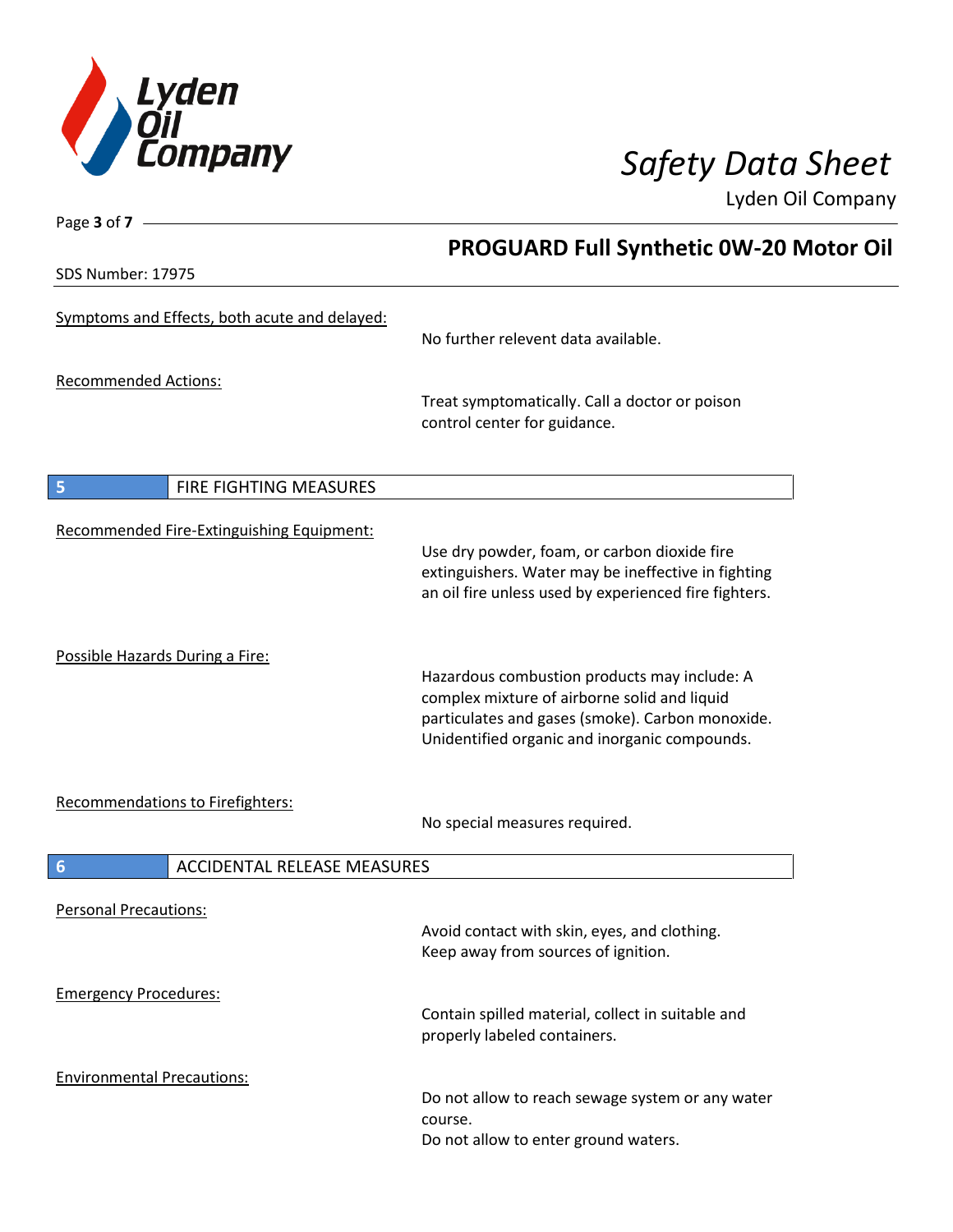

 **PROGUARD Full Synthetic 0W-20 Motor Oil** 

Lyden Oil Company

SDS Number: 17975

Page **4** of **7**

Cleanup Procedures:

Pick up excess with inert absorbant material.

**7** HANDLING AND STORAGE Handling Precautions:

Handle with care and avoid spillage on the floor. Do not cut, weld, drill, grind, braze, or solder container.

Storage Requirements:

Keep container tightly sealed. Keep away from sources of ignition.

#### **8** EXPOSURE CONTROLS / PERSONAL PROTECTION

Exposure Limits:

No data available.

Engineering Controls:

All ventilation should be designed in accordance with OSHA standard (29 CFR 1910.94).

Personal Protective Equipment:

Wash hands before breaks and at the end of work. Use safety glasses and gloves.

#### **9 PHYSICAL AND CHEMICAL PROPERTIES**

| Color:                | Amber              |
|-----------------------|--------------------|
| Physical State:       | Liquid             |
| Odor:                 | Data not available |
| Odor Threshold:       | Data not available |
| pH:                   | Data not available |
| <b>Melting Point:</b> | Data not available |
| <b>Boiling Point:</b> | Data not available |
| <b>Boiling Range:</b> | Data not available |
|                       |                    |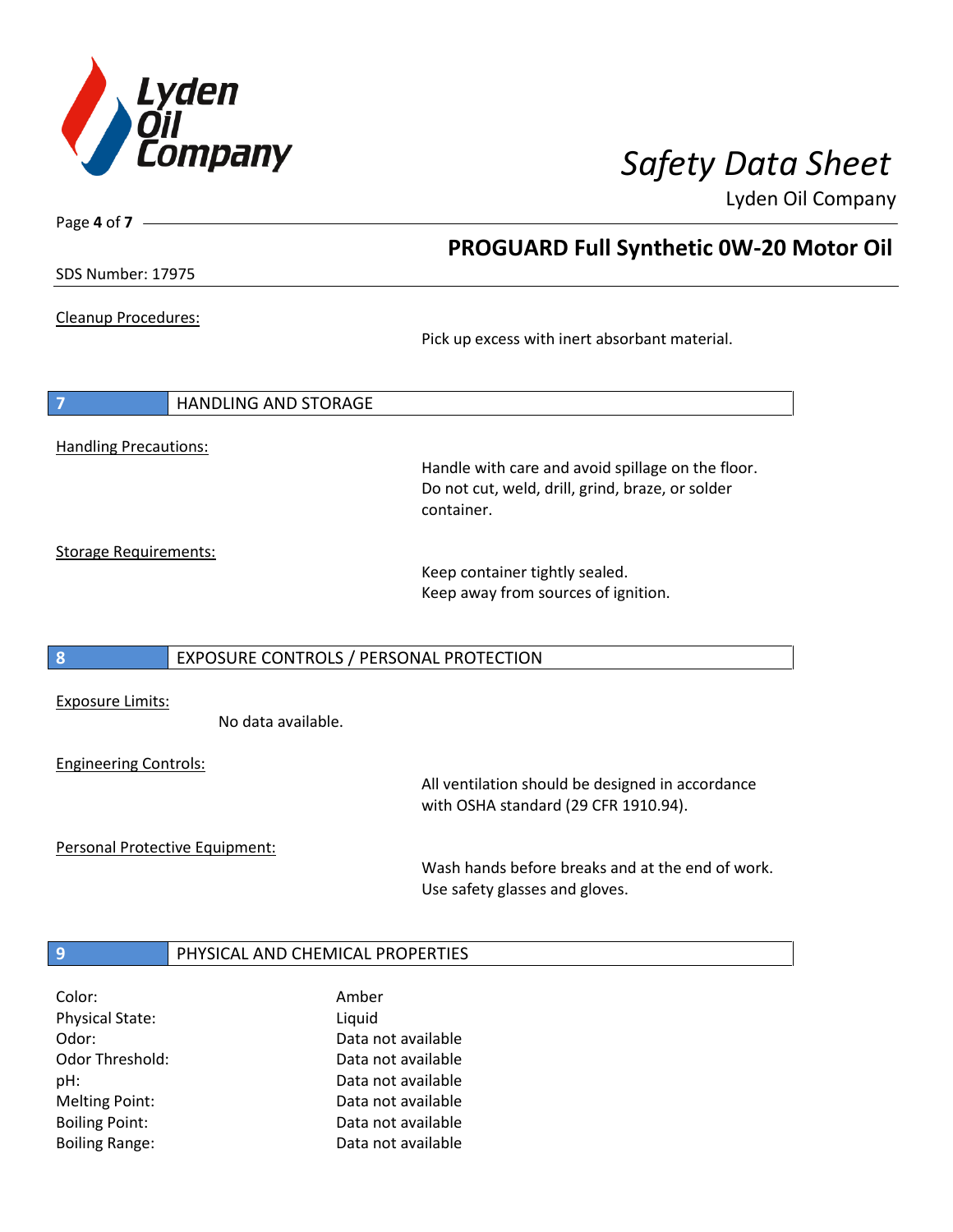

Lyden Oil Company

Page **5** of **7**

### **PROGUARD Full Synthetic 0W-20 Motor Oil**

#### SDS Number: 17975

| <b>Flash Point:</b>           | $176.7^{\circ}$ C / $350.1^{\circ}$ F |
|-------------------------------|---------------------------------------|
| <b>Evaporation Rate:</b>      | Data not available                    |
| Flammability:                 | Data not available                    |
| Flammability Limits:          | Data not available                    |
| Vapor Pressure:               | Data not available                    |
| Vapor Density:                | Data not available                    |
| <b>Relative Density:</b>      | 7.09 pounds per ga                    |
| Solubilities:                 | Insoluble in water                    |
| <b>Partition Coefficient:</b> | Data not available                    |
| Auto-Ignition Temperature:    | Data not available                    |
| Decomposition Temperature:    | Data not available                    |
| Viscosity:                    | 8.0 mm <sup>2</sup> /sec (kiner       |
|                               |                                       |

| Flash Point:                  | 176.7° C / 350.1° F (COC Method)              |
|-------------------------------|-----------------------------------------------|
| <b>Evaporation Rate:</b>      | Data not available                            |
| Flammability:                 | Data not available                            |
| <b>Flammability Limits:</b>   | Data not available                            |
| Vapor Pressure:               | Data not available                            |
| Vapor Density:                | Data not available                            |
| <b>Relative Density:</b>      | 7.09 pounds per gallon at 60° F               |
| Solubilities:                 | Insoluble in water                            |
| <b>Partition Coefficient:</b> | Data not available                            |
| Auto-Ignition Temperature:    | Data not available                            |
| Decomposition Temperature:    | Data not available                            |
| Viscosity:                    | 8.0 mm <sup>2</sup> /sec (kinematic at 100°C) |

| 10                             | <b>STABILITY AND REACTIVITY</b> |                                                                  |
|--------------------------------|---------------------------------|------------------------------------------------------------------|
| Stability:                     |                                 | Stable under normal conditions.                                  |
| Reactivity:                    |                                 | Not reactive under normal conditions.                            |
| <b>Conditions to Avoid:</b>    |                                 | Extreme temperature, sparks, open flame, and<br>direct sunlight. |
| <b>Hazardous Reactions:</b>    |                                 | No known hazardous reactions.                                    |
| <b>Incompatible Materials:</b> |                                 | No further relevant information available.                       |
| <b>Decomposition Products:</b> |                                 | Hazardous decomposition products are not<br>expected to form.    |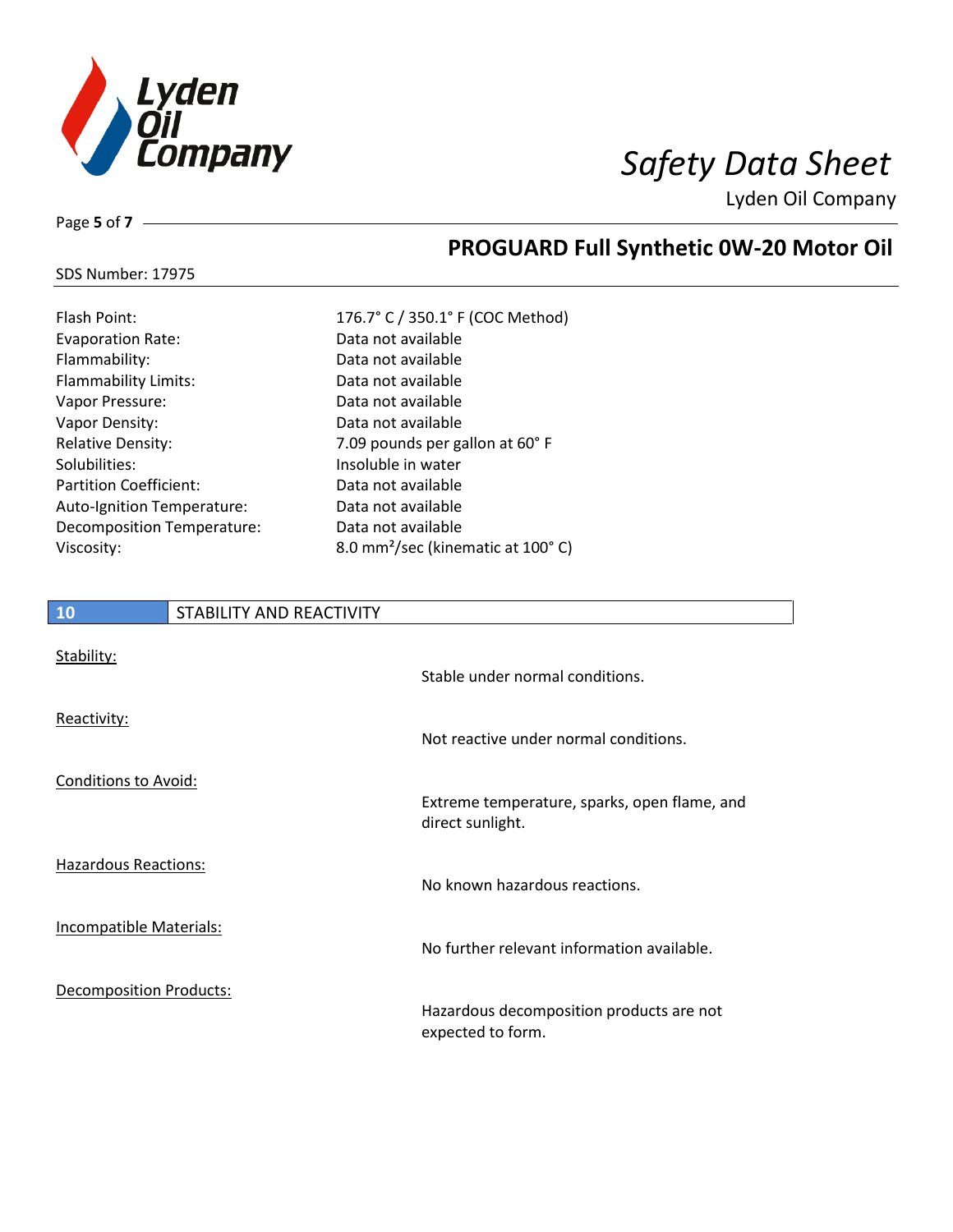

 **PROGUARD Full Synthetic 0W-20 Motor Oil** 

Lyden Oil Company

SDS Number: 17975

### **11** TOXICOLOGICAL INFORMATION Routes of Exposure: Skin and eye contact are the primary routes of exposure although exposure may occur following accidental ingestion. Exposure Effects: Repeated skin contact may cause dermatitis or an oil acne. Measures of Toxicity: No test data available. Carcinogenic/Mutagenic Precautions: Non-carcinogenic and not expected to be mutagentic. **12** ECOLOGICAL INFORMATION Ecological Precautions: Avoid exposing to the environment. Ecological Effects: No specific environmental or aquatic data available. **13** DISPOSAL CONSIDERATIONS Disposal Methods: Dispose of waste material in accordance with all local, state, and federal requirements. Disposal Containers: Use properly approved container for disposal. Special Precautions: Do not flush to surface waters or drains.

Page **6** of **7**